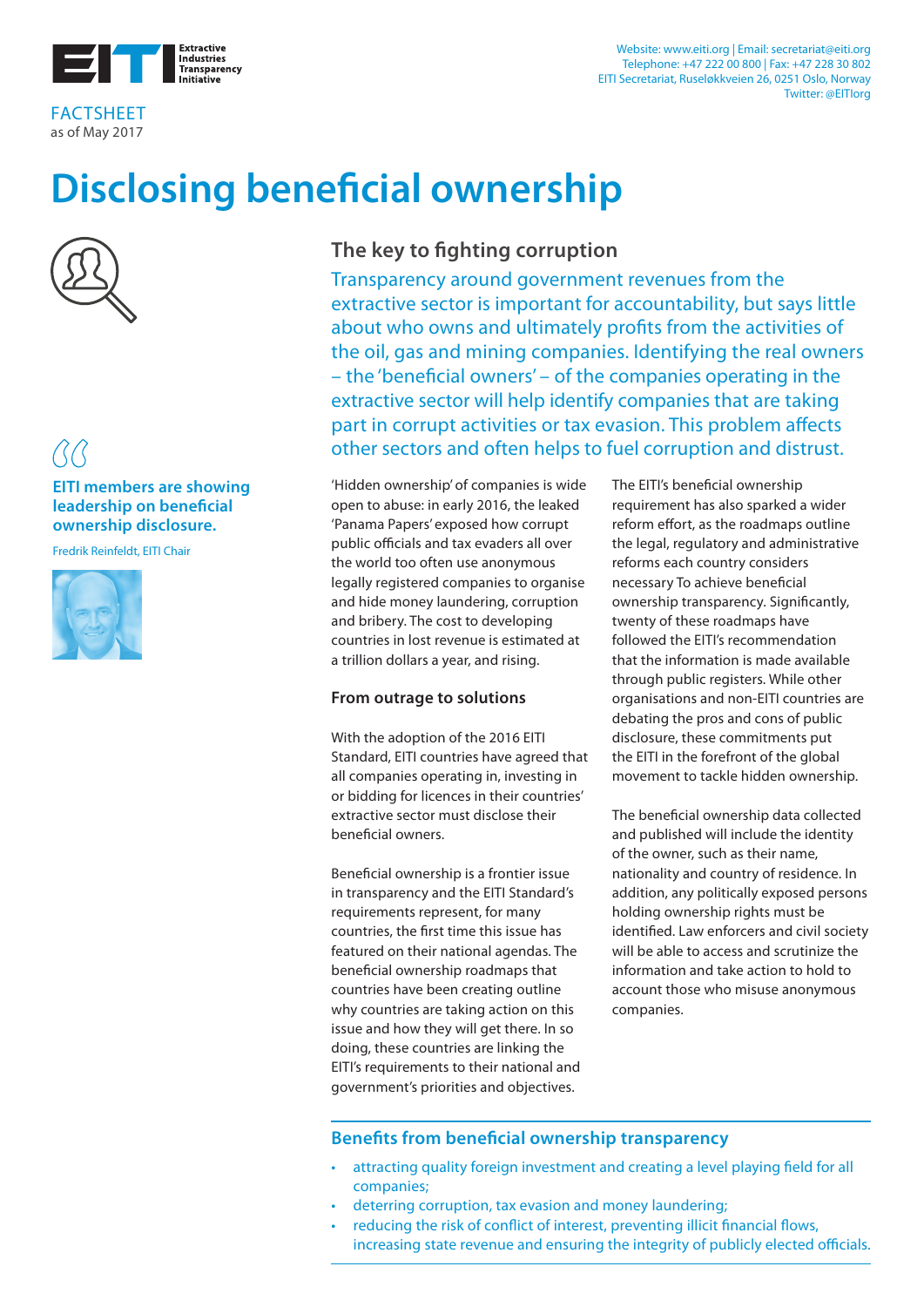# **We would like to know with whom we are entrusting the exploitation of our resources.**

Didier Vincent Kokou Agbemadon, Togo EITI, National Coordinator



**It is great for business and responsible companies that EITI now requires beneficial ownership disclosure – it is important for us to know who we are doing business with.**

Carine Smith Ihenacho, Chief Compliance Officer at Statoil and EITI Board member



# **The Challenge**

Oil, gas and mining projects can yield great profits both to extractive companies and governments. In many cases, such projects are run by responsible companies with the necessary technical and financial capacity. However, experience has unfortunately shown that, in many other cases, particularly where governance is weak, rights to extract oil and minerals are given to companies that do not have such competence. Such companies may be given access to lucrative extractive projects because their owners are politically connected or are willing to engage in questionable deals aimed at generating quick profits for a few rather than benefiting the wider society.

Suspicion of, or confirmed, wrongdoing by a company can lead to devaluation of other extractive assets and deter overall investment in countries rich in natural resources. Anonymous companies make it harder to curb money laundering and corruption, as their existence enables wrongdoers to hide behind a chain of companies, which are often registered in multiple jurisdictions.

It has been estimated that developing countries lose USD 1 trillion each year as a result of corrupt or illegal deals, many of which involve anonymous companies. In 2013, the Africa Progress Panel suggested that the Democratic Republic of Congo (DRC) in the period 2010-2012 lost at least USD 1.36 billion from five mining deals hidden behind a structure of complex and secret company ownership. According to DRC's EITI Reports, this is about the same as the country's average annual revenue from oil, gas and mining in the same time period. Disclosure of beneficial ownership will help lower the risk of such financial misconduct.

The Panama Papers confirm that persons behind oil, gas and mineral extraction may well hide behind shell companies. Attention being given to closing down the possibilities for hiding money in places like Panama is welcome, but it will not alone put an end to financial secrecy facilitating tax dodging and corruption. It has to be matched with better rules and enforcement in countries where the money is generated in the first place, which is why EITI's new ownership requirements are so important.

The rewards of beneficial ownership transparency are numerous. They include improvements in the investment climate, reduction of reputational and financial risks, prevention of corruption and illicit financial flows, improvement in the rule of law, growth in trust and accountability and enhanced revenue collection.

**1** trillion dollars are estimated to be lost each year as a result of corrupt or

illegal deals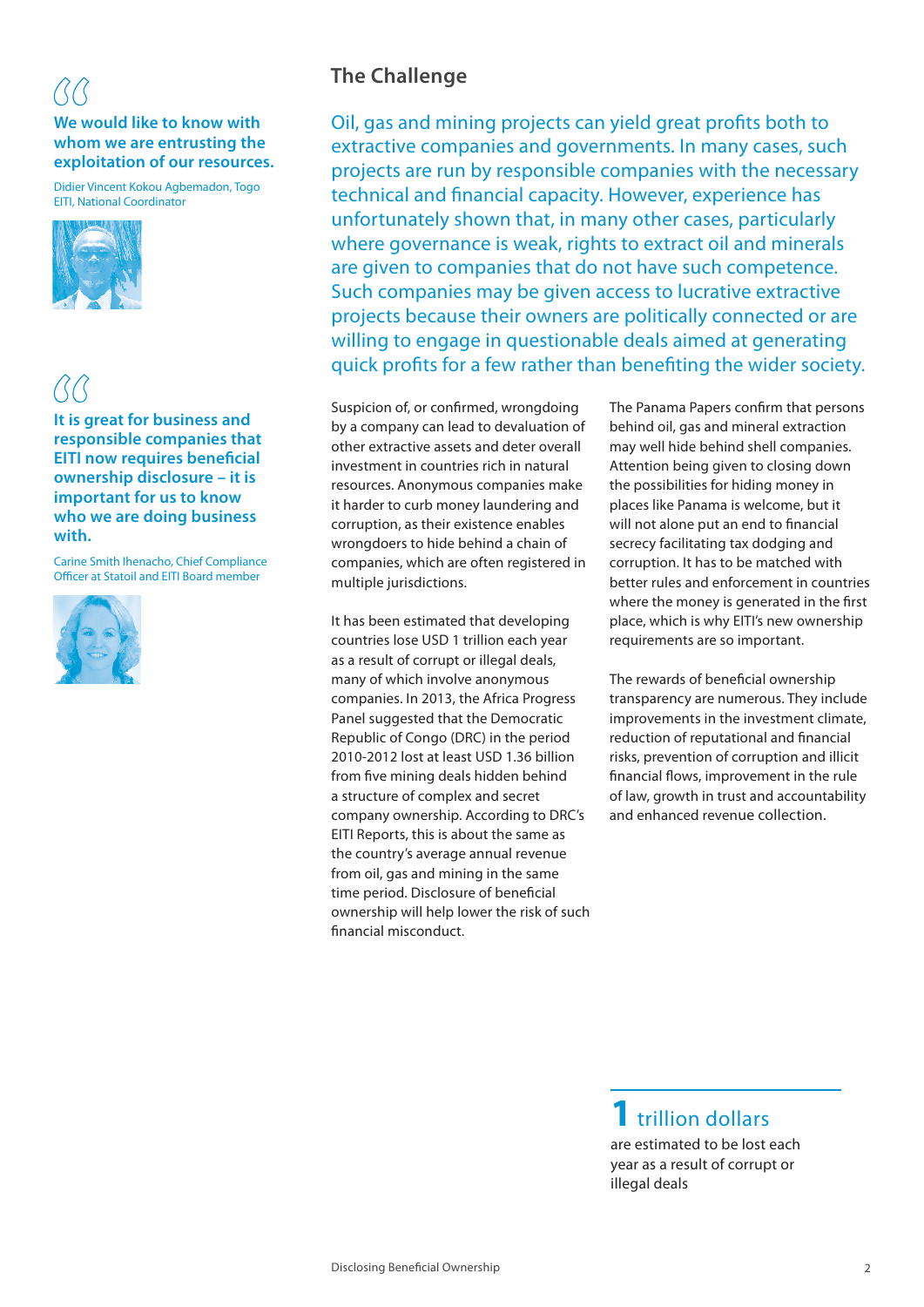**The EITI Standard defines a beneficial owner in respect of a company as "the natural person(s) who directly or indirectly ultimately owns or controls the corporate entity"**

## **Beneficial ownership roadmaps**

## The majority of EITI countries have now mapped out how they will achieve beneficial ownership transparency.

#### **Defining beneficial ownership**

The EITI Standard defines a beneficial owner in respect of a company as "the natural person(s) who directly or indirectly ultimately owns or controls the corporate entity" (Requirement 2.5.f.i). The EITI Standard further notes that each multi-stakeholder group (MSG) should agree an appropriate definition of the term "beneficial owner" for their country.

In order to develop this definition, each EITI country's roadmap includes activities such as exploring existing "international norms and relevant national laws" and agreeing on ownership materiality thresholds. This will lead to them finding an appropriate definition that can form the basis of reporting on beneficial ownership.

Company ownership or control takes many forms – through shares, voting rights or other means. For a country to identify who 'calls the shots' in terms of company decision–making and who ultimately benefits from the company's activities, it is important to adopt a beneficial ownership definition that captures these various means of ownership and control.

Understanding how to define beneficial ownership and developing criteria for who can be considered a beneficial owner continue to be key topics of discussion among EITI member countries. These discussions have led to an emerging norm for what constitutes beneficial ownership.

**The roadmaps from nine countries – Burkina Faso, Ghana, Kyrgyz Republic, Liberia, Mozambique, Niger, Senegal, Ukraine and UK – already outline beneficial ownership definitions that have been agreed by their MSGs or are currently in use.** Other countries have not yet presented a definition, but have indicated that their roadmap sets out a path to reaching an agreed definition.

The criteria and hallmarks of a beneficial owner identified by EITI countries indicate that the person:

- **Must always be a real, live person**
- Cannot be a proxy or a nominee
- Can be an individual who does not necessarily have an ownership stake in the company, but benefits economically from the company's activities through other agreements
- **•**  Can be an individual who controls the company through means other than formal ownership stakes or voting rights
- Can be an individual who holds a certain number of shares or voting rights in a company

EITI countries are making an important contribution to the discussion on who can be considered a beneficial owner and why. The definition from the Kyrgyz republic indicates that definitions can be very precise:

*A beneficial owner is an individual who controls a subsoil user and an applicant for the right to use subsoil resources by: direct and/or indirect ownership of 10 or more percent of shares or participatory units in charter capital; and/or direct and/or indirect ownership of 10 or more percent of the votes of the supreme governing body; and/or \* direct and/or indirect appointment and / or dismissal of members of governing bodies.* 

Source: draft amendments to the Subsoil Use Law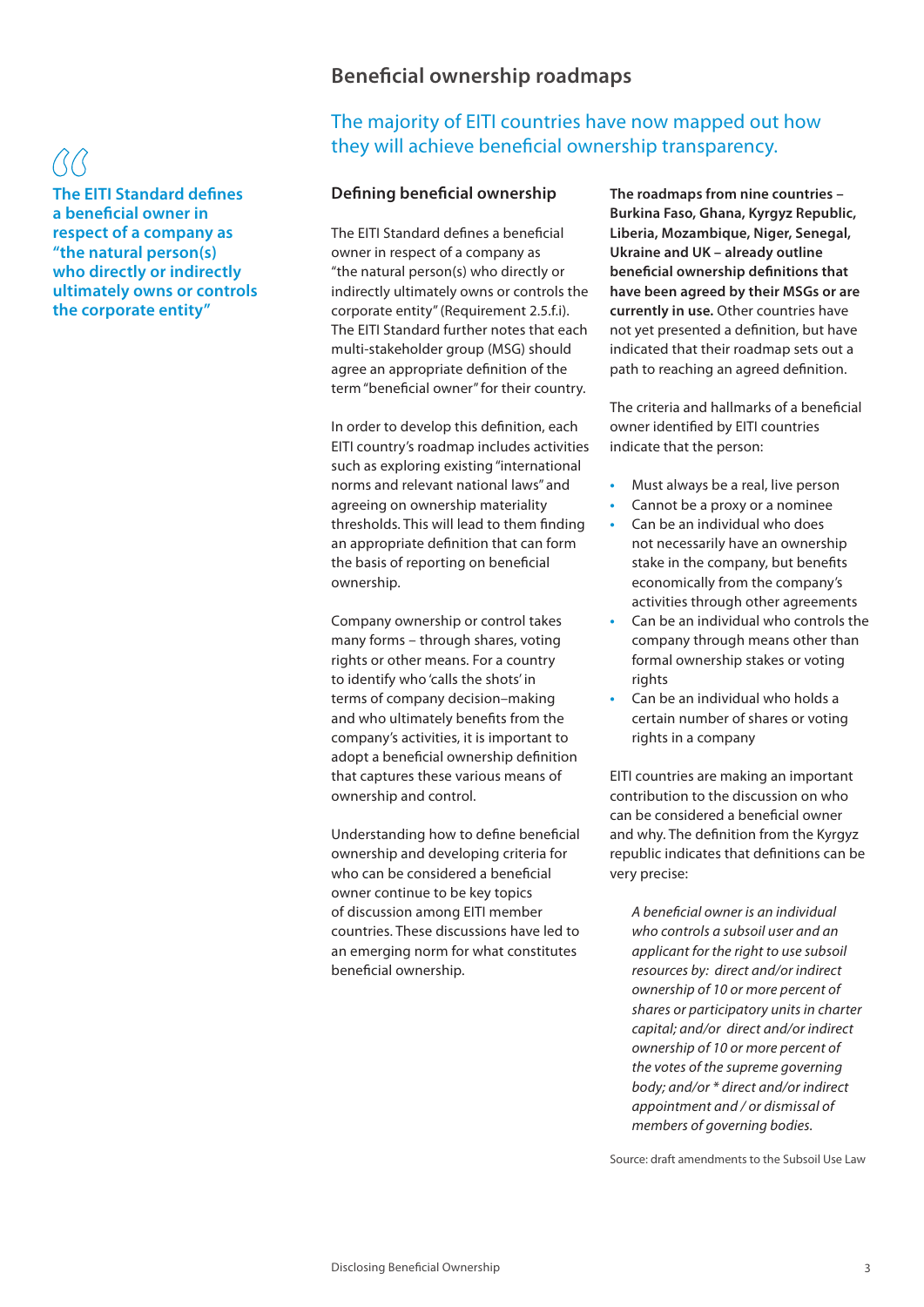# **Ending company anonymity – the key to fighting corruption**

Beneficial ownership transparency can help improve the investment climate, reduce reputational and financial risks, prevent corruption and illicit financial flows, improve the rule of law, increase trust and accountability and enhance revenue collection.

#### **Natural resources**

Oil, gas and mining projects can yield great profits both to extractive companies and governments. However, some extractive assets have been misallocated, putting people who live in resource-rich countries at risk of losing out. The use of anonymous companies exacerbates the effects of the resource curse, where countries with abundant oil, gas and mineral resources are economically poorer than countries with fewer of these resources.

#### **Companies**

Millions of companies are established all over the world every year. But sometimes, the identity of the real owners– the 'beneficial owners'–of the companies that have obtained rights to extract oil, gas and minerals is unknown, hidden by a chain of unaccountable corporate entities. Anonymous companies make it harder to curb money laundering and corruption as it enables wrongdoers to hide behind a chain of companies often registered in multiple jurisdictions.

Anonymous ownership poses problems for other companies that don't know who they are doing business with. Publishing the real owners will help ensure that there is a level playing field for all companies.

#### **Public services**

It has been estimated that developing countries lose USD 1 trillion each year as a result of corrupt or illegal deals, many of which involve anonymous companies. In 2013, the Africa Progress Panel suggested that the Democratic Republic of the Congo (DRC) in the period 2010–2012 lost at least USD 1.36 billion from five mining deals hidden behind a structure of complex and secret company ownership. This figure is equal to almost twice the DRC's combined annual budget for health and education in 2012.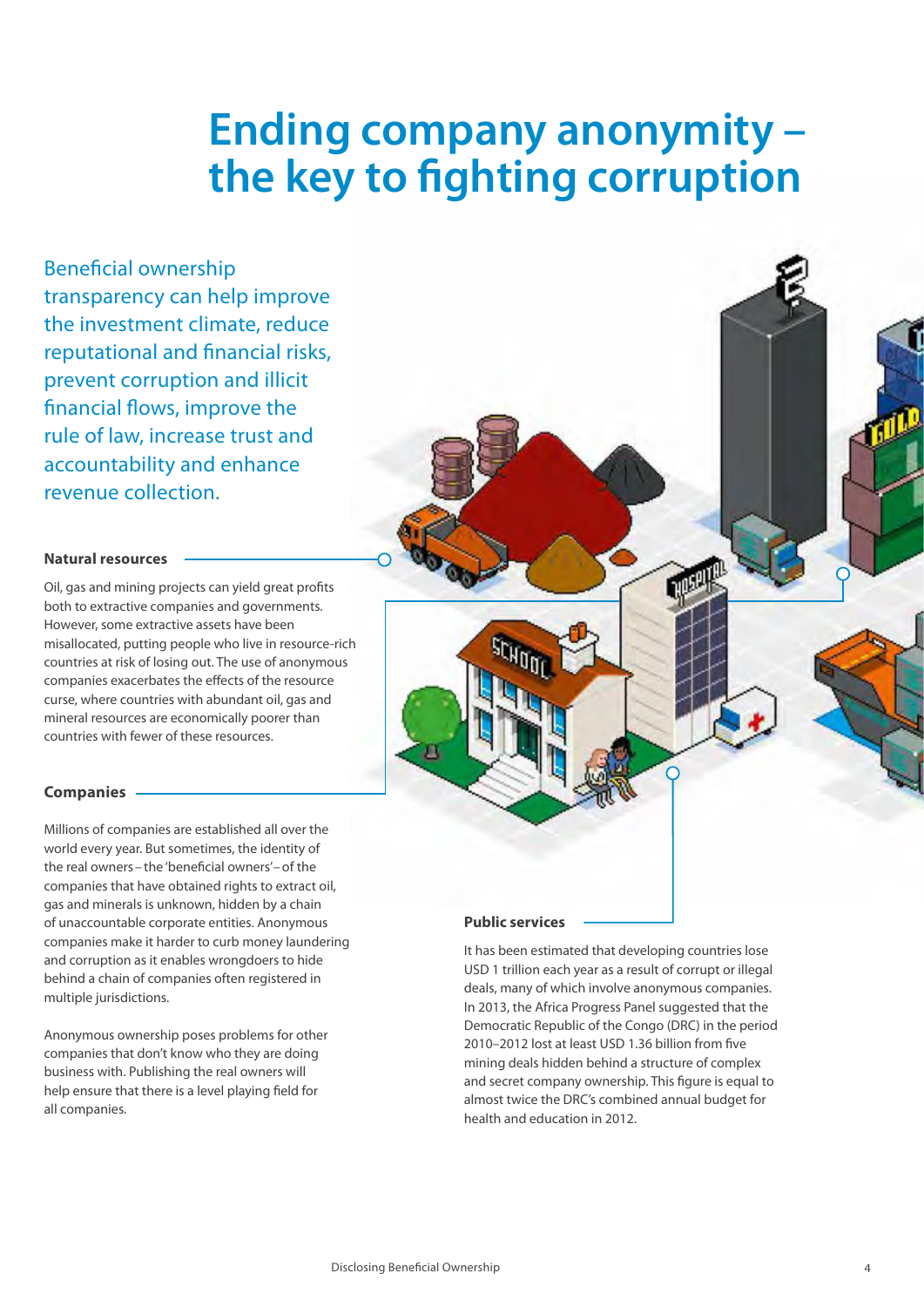

#### **Offshoring**

The Panama Papers confirm that persons behind oil, gas and mineral extraction may well hide behind offshore shell companies. Attention on closing down the possibilities for hiding money in places like Panama is welcome. But this alone will not put an end to financial secrecy facilitating tax dodging and corruption. It has to be matched with better rules and enforcement in countries where the money is generated in the first place, which is why EITI's new ownership requirements are so important. Publishing beneficial ownership information can prevent illicit financial flows and reduce the risks of money laundering and corruption.

#### **EITI**

The Extractive Industries Transparency Initiative has made significant contributions to improving governance of the extractive sector at the national and global level. Debates on transparency in the sector are unrecognisable from ten years ago, and the EITI is seen as being at the forefront of many frontier debates including beneficial ownership, commodity trading, and artisanal and small-scale mining.

In February 2016, the 51 EITI members agreed new rules, requiring that all oil, gas and mining companies operating in their countries must disclose their beneficial owners from 2020. The government must also publish this data, ideally in beneficial ownership registries. The EITI is assisting countries to reform their legal and institutional set-ups in preparation.

#### **Politically exposed persons**

The 2016 EITI Standard requires Politically Exposed Persons to be transparent about their ownership in oil, gas and mining companies. This is because the owners of some companies might use their political connections to obtain favourable access to lucrative extractive projects. Publishing the identity of those who are given the rights to exploit resources helps prevent conflicts of interest.

#### **Beneficial ownership register**

20 EITI countries have decided to build public beneficial ownership registries. This is welcome and needs to be backed up by law enforcers, civil society and others who have a responsibility to scrutinize the information, and to take action to hold to account those who misuse anonymous companies. The EITI is assisting countries to establish beneficial ownership registries. Once complete, information on the corporate structures of companies and their parent companies or subsidiaries will make it easier for tax authorities to understand which transactions are liable to taxation.

See how EITI countries are planning to disclose beneficial owners of oil, gas and mining companies:

**www.eiti.org/beneficial-ownership**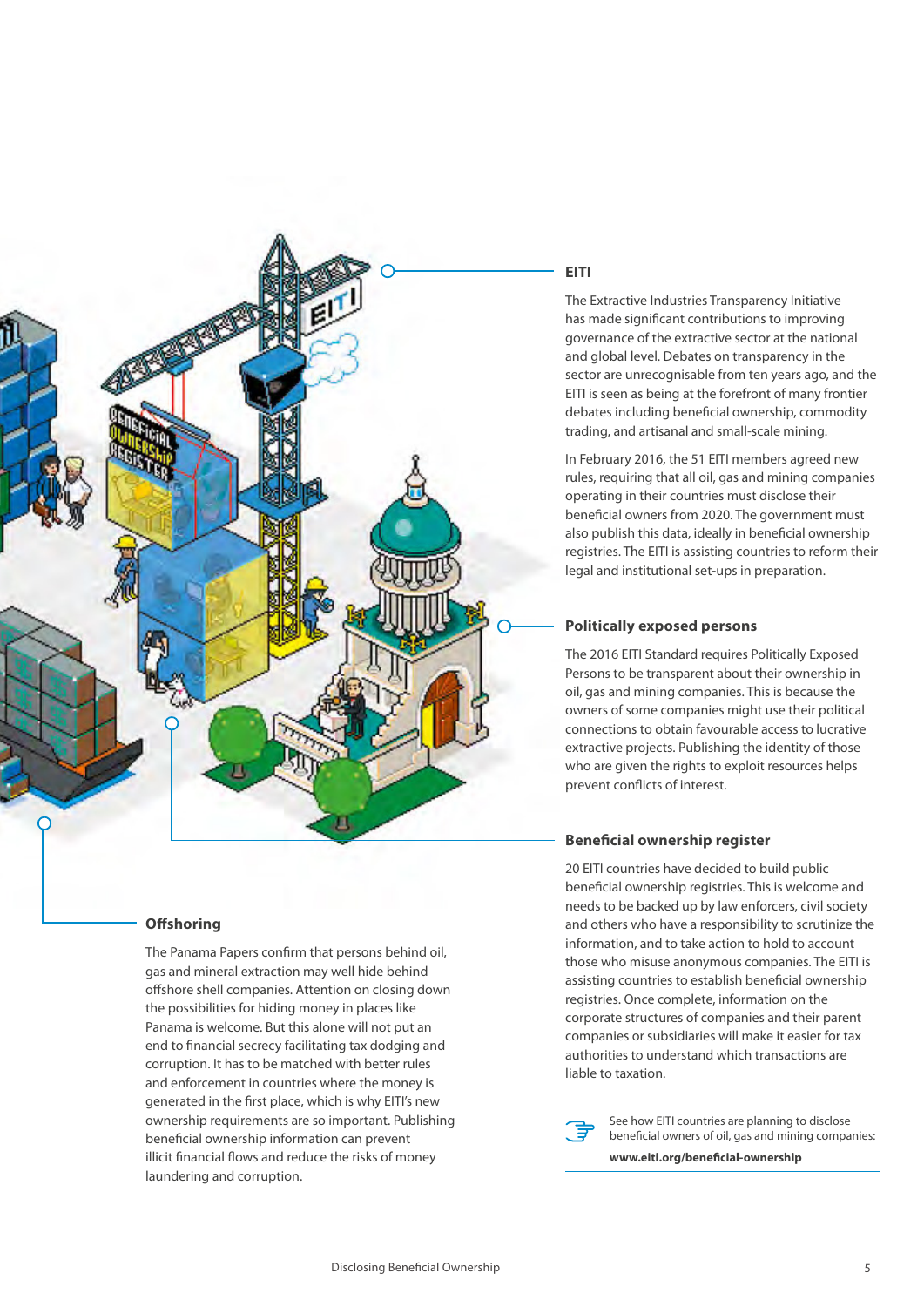# **Assessing the legal and institutional set-up**

As part of their roadmaps, EITI countries are carrying out reviews of their legal and institutional set ups to consider the changes necessary to meet the EITI requirements. They are also consulting relevant government agencies and bodies to see where capacity exists to collect and publish beneficial ownership data. The EITI International Secretariat is supporting the twenty countries that have decided to meet requirement 2.5.c, which recommends the establishment of public beneficial ownership registers.

#### **Reforming the law**

Although legislation is not essential, the vast majority of the roadmaps plan to enact beneficial ownership transparency through legislation. **Many countries, including Albania, Colombia, Côte d'Ivoire, Honduras, Kazakhstan, Mauritania, Mozambique, Sao Tome and Principe, Senegal, Sierra Leone, Solomon Islands, Tanzania and Trinidad and Tobago, are planning to undertake legal reviews.** A number of other countries already specify in their roadmaps the laws and regulations that will require amendments and a timeframe for working on this. It seems that most countries plan to amend sector legislation, e.g. mining or petroleum laws, while some are planning to introduce beneficial ownership transparency through amendments to company laws or other dedicated legal instruments.

#### **Administrative and regulatory reforms**

Countries are also carrying out consultations with government agencies and other stakeholders in order to identify the agency(ies) that could be best suited to oversee, collate and maintain beneficial ownership information and to identify any existing public filing processes that could easily accommodate beneficial ownership disclosures.

**The roadmaps from DRC, Ghana, Guinea, Kyrgyz Republic, Madagascar, Mali, Nigeria, Ukraine and the UK already specify the government institution that will be in charge of beneficial ownership transparency.** In the DRC and Ukraine, since their Ministries of Justice take care of business registration, they will oversee implementation of the EITI's requirements on beneficial ownership. In Ghana, Nigeria and the UK, this function sits with the Registrar General, Corporate Affairs Commission and Companies House respectively. In Guinea, Kyrgyz Republic, Madagascar and Mali, it is envisaged that the government institutions in charge of the mining sector and cadastres will be responsible for enforcing the beneficial ownership requirements. Other roadmaps do not yet identify which government agency will be responsible for collecting and maintaining beneficial ownership data, but rather set out to achieve this through their roadmap and some roadmaps identify possible hosts that have not yet been confirmed.

Many countries are carrying out legal, regulatory and administrative reforms in tandem. This example from Ghana shows the many civil society organisations, government agencies and bodies being consulted by EITI Secretariats:

#### **Case Study: Ghana**

In Ghana, EITI has brought together relevant stakeholders to ensure that beneficial ownership disclosure is embedded in corporate law. Ghana EITI worked together with stakeholders to identify the necessary amendments to harmonise the law for beneficial ownership disclosure. This included engaging actors early on by holding national stakeholder consultations with civil society organisations and individuals working on open governance, financial integrity, private sector accountability, and extractive sector issues in the discussions. A consensus emerged that the scope of beneficial ownership disclosure should be expanded beyond extractives and apply to all companies registered in Ghana. The Companies' Act of 1963 was identified as the most appropriate legal instrument to establish a beneficial ownership regime. As the Act was under review for consideration by parliament, Ghana EITI proposed amendments to the act to ensure that provisions related to beneficial ownership would be included. The amendment was passed in August 2016, mandating the Registrar General to collect the information as well as maintain the beneficial ownership register. This is aimed to ensure public access to names and other details of companies' real owners.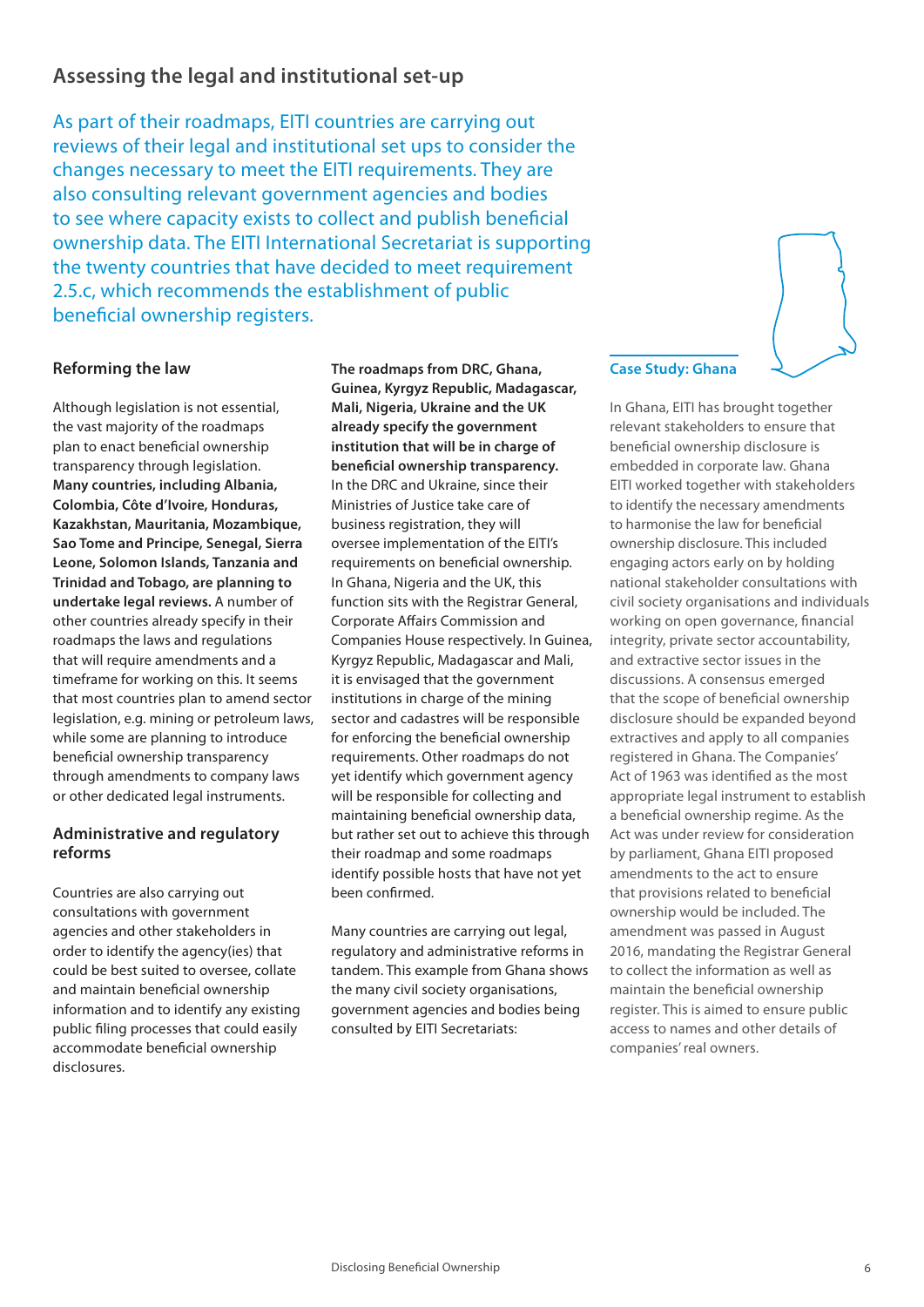# **Establishing public beneficial ownership registers**

Roadmaps from twenty countries specify that the beneficial ownership data will be made available through a public register. Several other roadmaps mention that the beneficial ownership data will be maintained by a register and that public accessibility will be considered alongside other opportunities for publicly disclosing the information.



### **Beneficial ownership disclosure in the Democratic Republic of the Congo under the EITI Standard**

While beneficial ownership transparency may seem intangible, some countries are already publishing beneficial owners in their EITI Reports. This graphic maps an example of beneficial ownership disclosure by a mining company in the DRC, revealing the name, nationality, addresses and other details of the beneficial owners. The percentages indicate the shares owned by each company and at the top level by the ultimate beneficial owner.



**10%** 

China-Africa Development Fund Co Ltd

arried to Mr Chen Xu